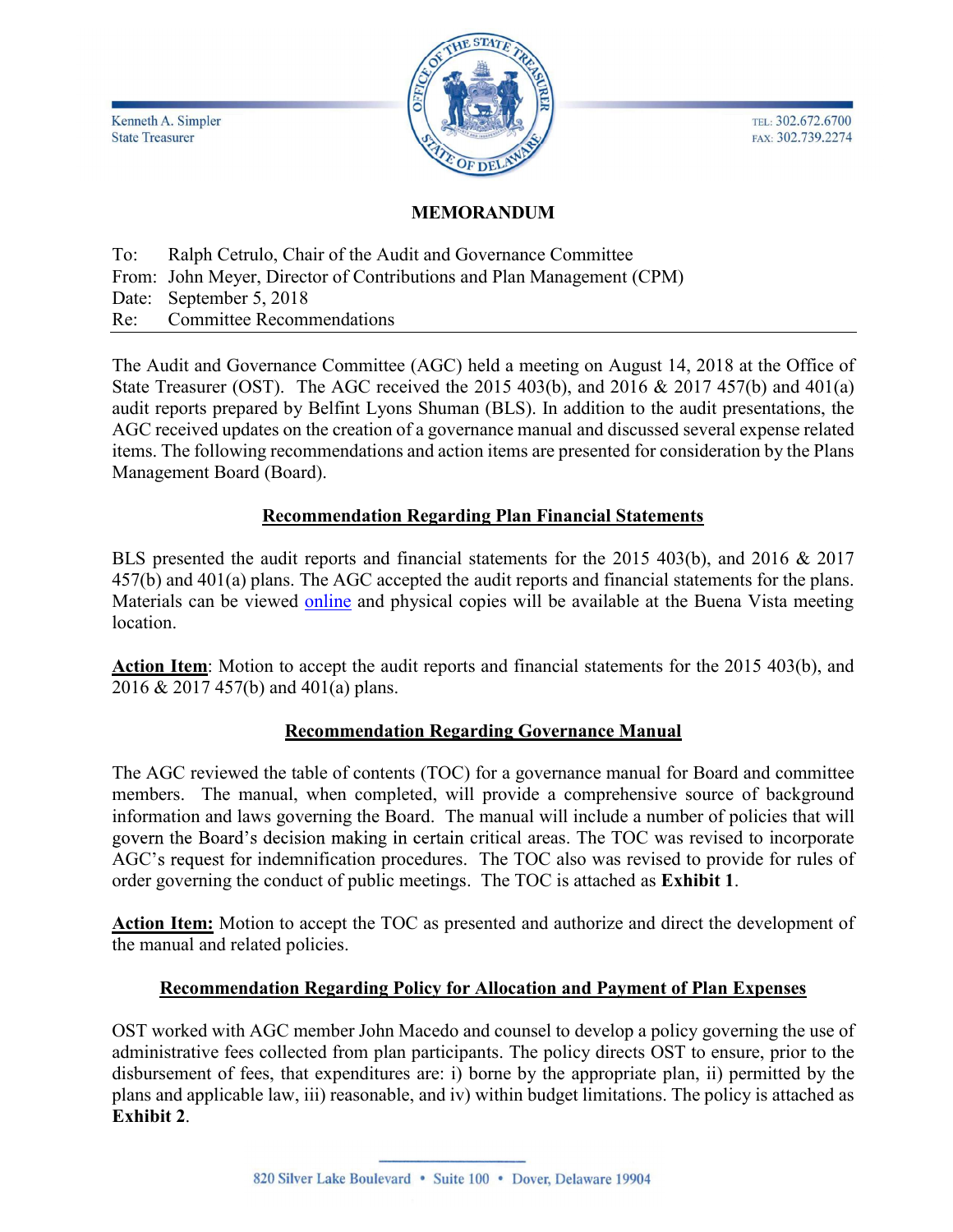Action Item: Motion to approve the policy for the allocation and payment of plan expenses.

#### Recommendation Regarding Deferred Compensation "Legacy Fees" Carve Out

457(b) Legacy Fees – The 457(b) plan has \$864,775 in "legacy fees" that were deducted from the plan prior to the transfer of recordkeeping to Voya Financial. In June 2018, the Board approved a motion to use legacy fees to offset future plan expenses and suspend state administration fees through June 2019, subject to a carve-out (amount to be determined later) for former participants. The legacy fee balance is projected to cover two years of expenses and leave a budget reserve of approximately \$200,000. The AGC recommended that if it proves either impossible or infeasible to identify former participants, the carve-out amount would revert back to the plan expense account.

Challenges exist in identifying former participants that withdrew from the plan while on the Fidelity platform. It is possible to identify participants who transitioned from the Fidelity system to the Voya platform in September 2016, but subsequently withdrew from the plan. Those former participants will not receive the benefit of the fee suspension.

Preliminary research indicates that 1,116 unique participants withdrew from the 457(b) plan between September 2016 and June of 2018. Those participants would have received \$47,168 of benefit from the fee waiver over a two year period. The amount is calculated by determining a participant's balance multiplied by the administration fee of 5 basis points and then multiplying by two for the years assessed.

**Action Item:** Motion to (a) approve an initial carve out of \$50,000 for participants that withdrew from the 457(b) plan between September 13, 2016 and the fee suspension date of June 30, 2018; and (b) direct OST to prepare a distribution plan for presentation at the Board meeting scheduled on December 4, 2018.

#### **Recommendation on Auditor's Office of Accounts Agreement**

tatutorily required to enter into a memo of understanding (MOU) with the Off<br>Accounts (AOA) concerning the retention of outside auditors. The draft<br>que fee structure to compensate AOA for its role in the procurement proces The Board is statutorily required to enter into a memo of understanding (MOU) with the Office of the Auditor of Accounts (AOA) concerning the retention of outside auditors. The draft MOU included a unique fee structure to compensate AOA for its role in the procurement process and for overseeing the engagement with the outside auditor. AGC questioned whether the proposed AOA fees could be considered "plan expenses" for budgetary purposes and paid with fees collected from plan participants. Additionally, AGC expressed concerns with the reasonableness of the proposed fees and the methodology used to calculate them. Ice Miller opined that the AOA fees qualify as plan expenses and may be paid as such to the extent they are reasonable. The current version of the MOU would require the Board to authorize payment of "reasonable" AOA fees, with the amount of the fees to be agreed upon at a later date. The MOU is attached as Exhibit 3.

Action Item: Motion to (a) approve the MOU with the Auditor's Office, (b) authorize OST to execute the MOU on behalf of the Board, (c) authorize OST to negotiate a reasonable AOA fee (within parameters established by the Board), and (d) authorize OST to pay the negotiated AOA fee from fees collected from plan participants in accordance with the plan expense policy approved by the Board.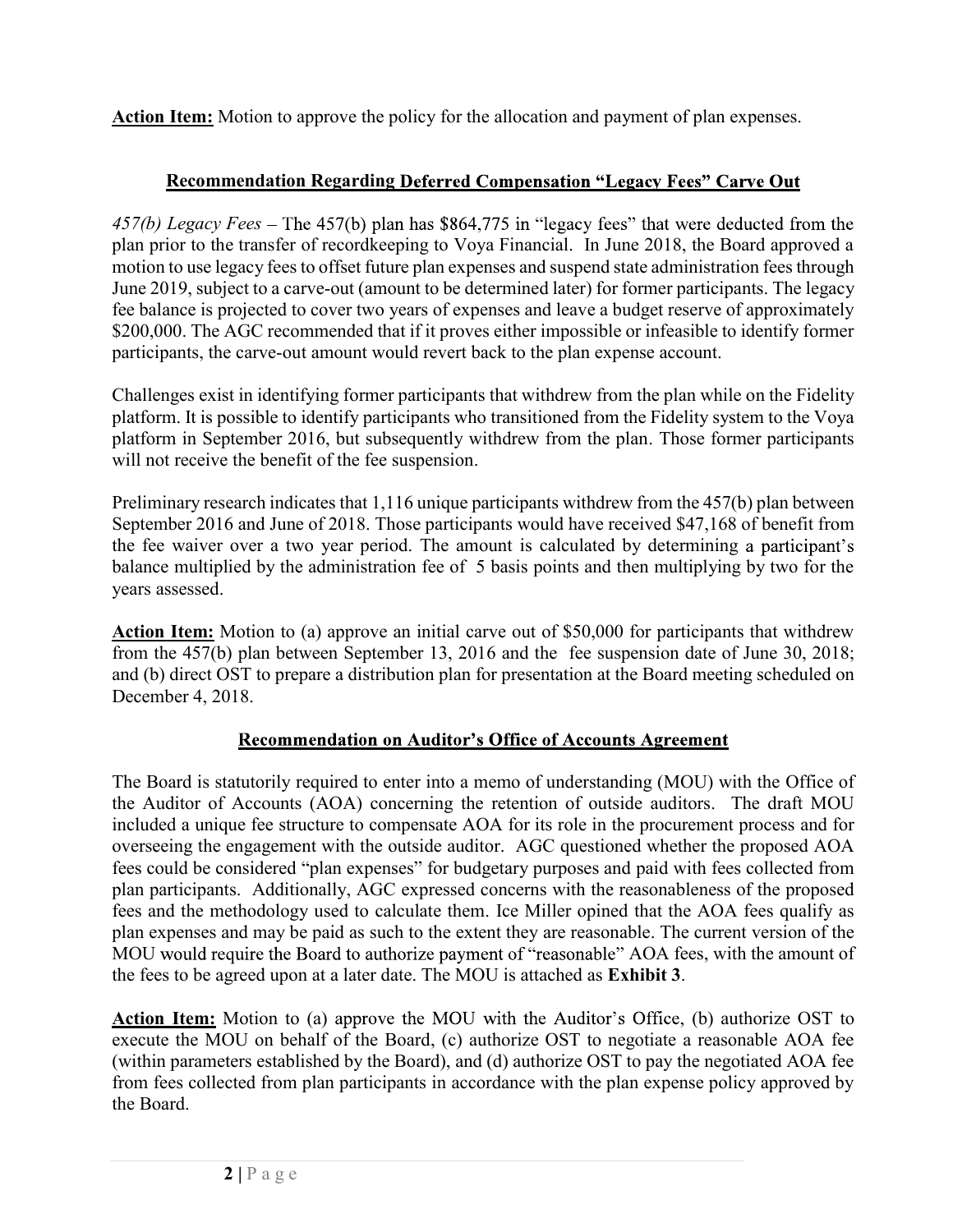Exhibit 1

# DELAWARE PLANS MANAGEMENT BOARD

# GOVERNANCE MANUAL

Adopted on \_\_\_\_\_\_\_, 2019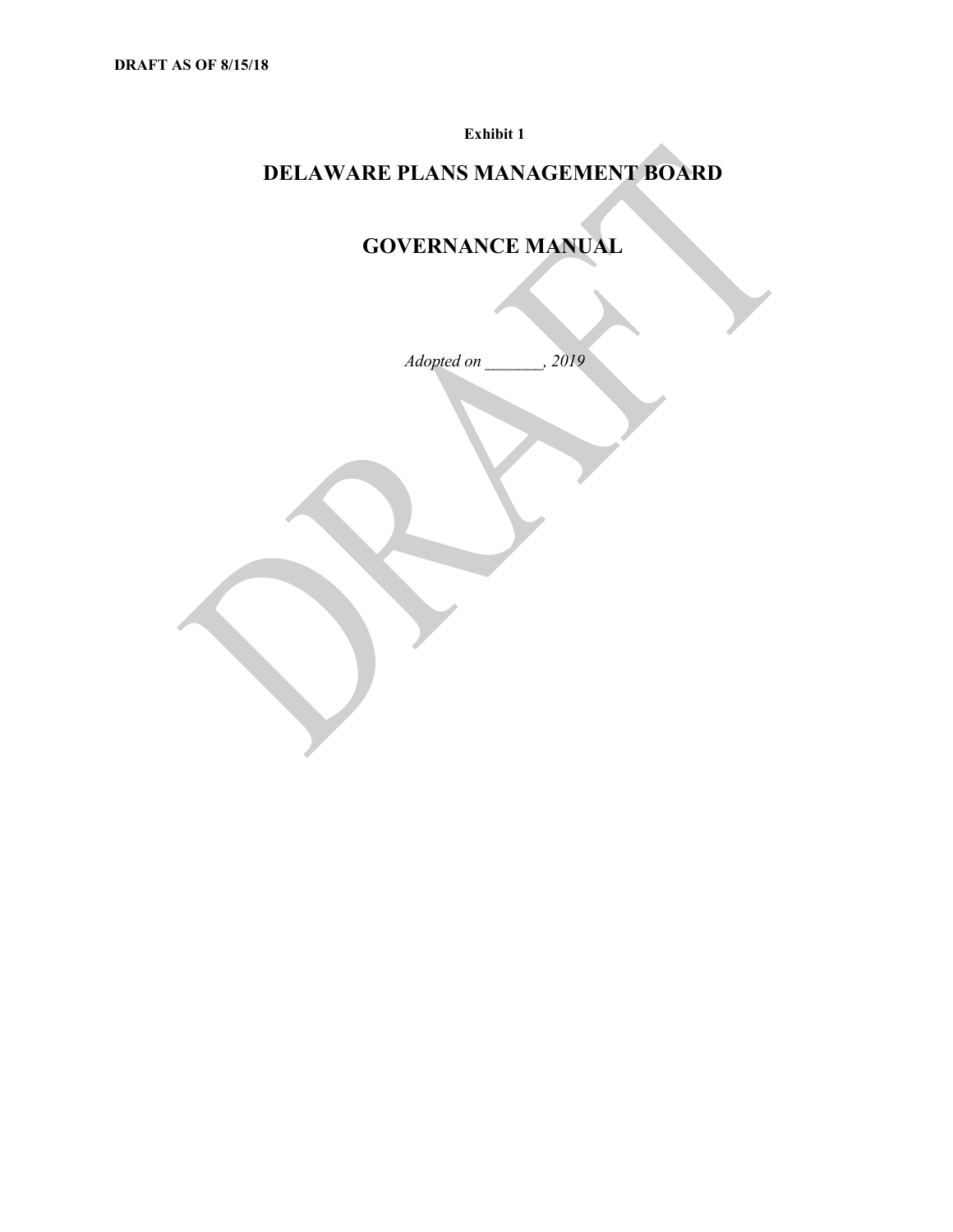#### TABLE OF CONTENTS

#### I. THE PLANS MANAGEMENT BOARD

- A. Statutory Mandate [29 *Del. C.* § 2722(a)]
- B. Composition
	- 1. Ex Officio Members [29 Del. C. § 2722(b)(1)]
	- 2. State Employees [29 Del. C. § 2722(b)(2)]
	- 3. Public Members [29 Del. C. § 2722(b)(3)]
- C. Appointed Member Terms  $[29$  Del. C.  $\S 2722(c)(1)]$
- D. Recommendation of Removal
	- 1. Failure to Attend Meetings
	- 2. Other Cause

#### E. Voting

- 1. One Vote Per Member [29 Del. C. § 2722(c)(2)]
- 2. Proxies/Representatives
	- a) Ex Officio Members
	- b) Appointed Members
- 3. Physical Presence Not Required [29 Del. C. § 2722(e)(8)]
- F. Quorum Requirements [29 Del. C.  $\&$  2722(c)(2), (e)(8)]
- G. Chairperson [29 Del. C. § 2722(c)(3)]
- H. Required Meetings [29 Del. C.  $\S 2722(c)(4)$ ]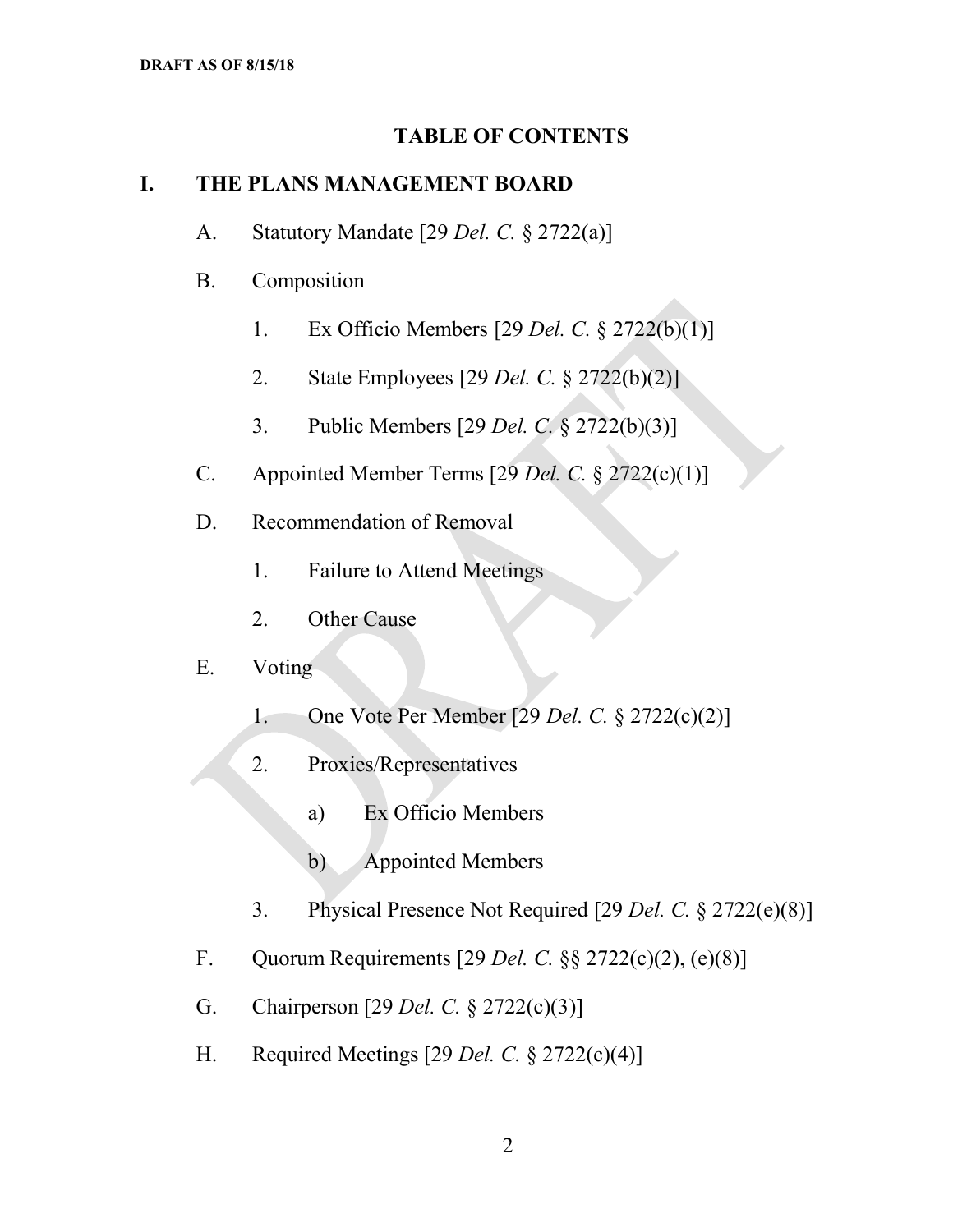I. Special Meetings  $[29$  *Del. C.* § 2722(c)(4)]

# DRAFT AS OF 8/15/18<br>
I. Special Meetings [29 *Del. C.* § 2722(c)(4)]<br> **II. THE SUPPLEMENTAL RETIREMENT, COLLEGE INVESTMENT<br>
AND ABLE PROGRAM<br>
A. The Deferred Compensation Program** AND ABLE PROGRAM

- A. The Deferred Compensation Program
	- 1. The 457(b) Plan
	- 2. The  $401(a)$  Plan
	- 3. The 403(b) Plan
- B. The 529 College Investment Plan
- C. The 529A ABLE Plan

#### III. STANDING COMMITTEES

- A. Investment Committee
	- 1. Delegation of Authority [Resolution 2018-1]
	- 2. Composition [Resolution 2018-1]
- B. Audit and Governance Committee
	- 1. Delegation of Authority [Resolution 2018-1]
	- 2. Composition [Resolution 2018-1]
- C. Committee Governance
	- 1. Member Terms [Resolution 2018-1]
	- 2. Recommendation of Removal
		- a) Failure to Attend Meetings
		- b) Other Cause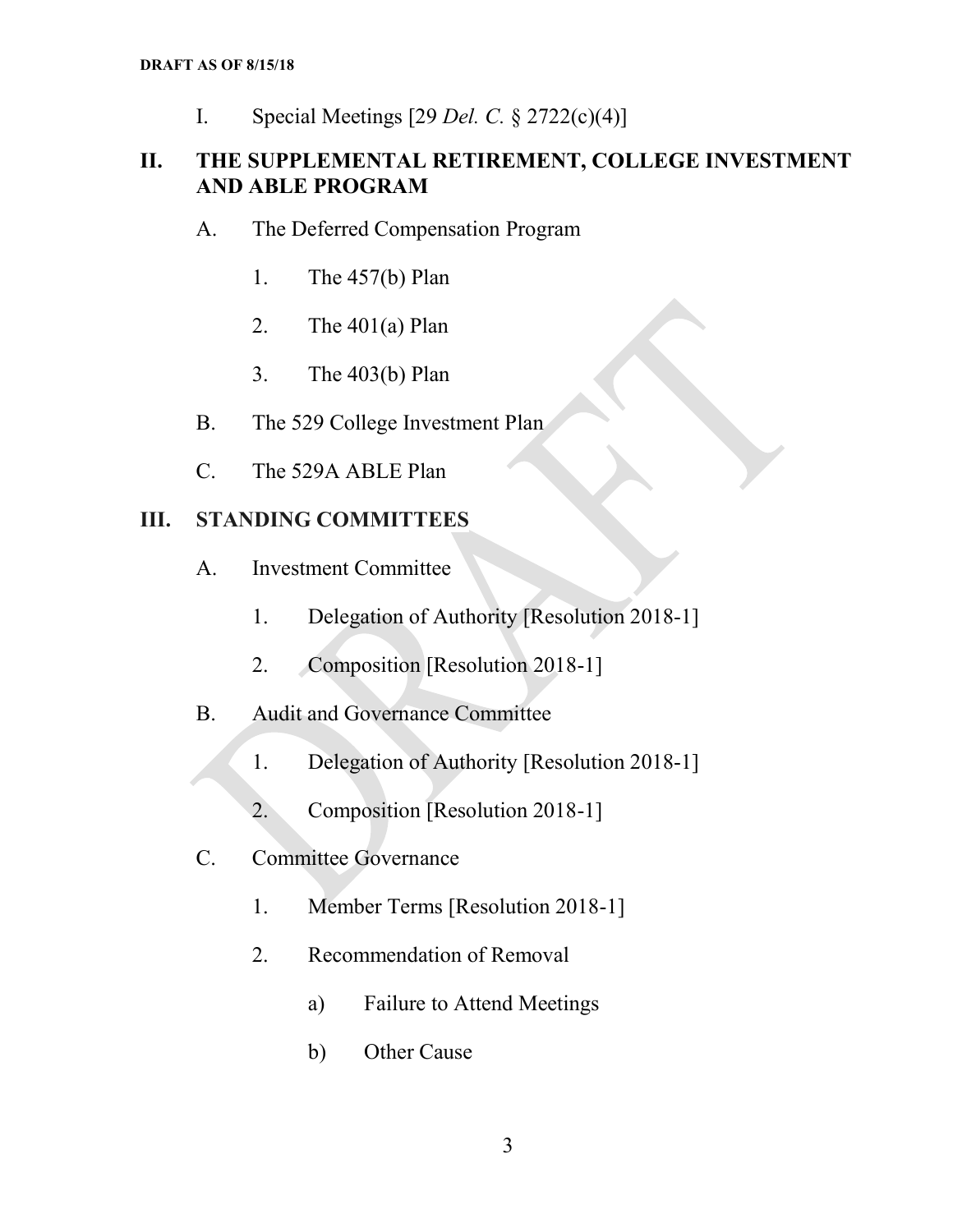- 3. Voting
	- a) One Vote Per Member
	- b) Proxies/Representatives
	- c) Physical Presence Not Required [29 Del. C.  $\S 2722(e)(8)$ ]
- 4. Quorum [Resolution 2018-1, 29 Del. C. § 2722 (e)(8)]
- 5. Chairperson Authority [Resolution 2018-1]
- 6. Vice Chairs [Resolution 2018-1]
- 7. Reporting [Resolution 2018-1]

#### IV. STATUTORY POWERS AND DUTIES

- A. Standard of Care [29 Del. C. § 2722(f)(1)]
- B. Immunity and Indemnification [29 Del. C. § 2722(f)(2)]
- C. Rules and Regulations [29 Del. C.  $\S 2722(e)(1)$ ]
- D. Committees [29 Del. C. § 2722(e)(2)]
- E. Contracting [29 Del. C. § 2722(e)(3)]
- F. Investments [29 Del. C. § 2722(e)(4)]
- G. Annual Budget [29 Del. C. § 2722(e)(5)]
- H. Collection and Use of Administrative Fees [29 Del. C. § 2722(e)(5)]
- I. Removal and Reinvestment of Funds [29 Del. C. § 2722(e)(6)]
- J. Annual Plan Audits [29 Del. C. § 2722(e)(7)]
- K. Memorandum of Understanding with Auditor of Accounts [29 Del. C.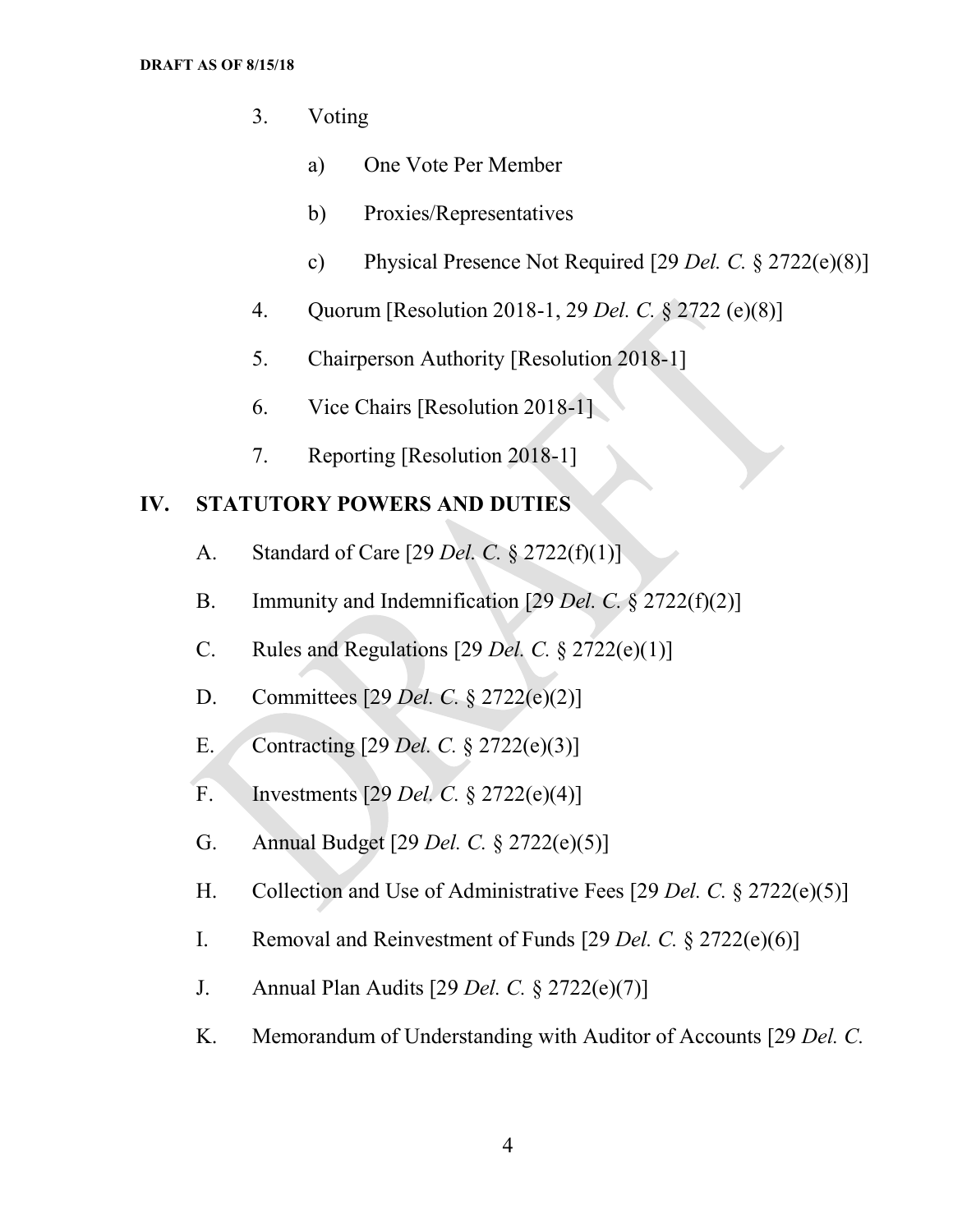$§ 2722(e)(7)]$ 

## V. ROLE OF THE OFFICE OF STATE TREASURER

- A. Administrative Support [29 *Del. C.* § 2722(g)]
- B. Authority and Delegated Duties

#### VI. PUBLIC MEETINGS

- A. Notice
	- 1. Mandatory Contents
		- a) Regular Meetings [29 Del. C. § 10004(e)(2)]
		- b) Special/Rescheduled Meetings [29 Del. C. § 10004(e)(3)]
		- c) Delayed Agenda [29 *Del. C.*  $\S$  10004(e)(5)]
	- 2. When Published?
		- a) Regular Meetings/Executive Session [29 Del. C. §  $10004(e)(2)$ ]
		- b) Special/Rescheduled Meetings [29 Del. C. § 10004(e)(3)]
		- c) Delayed Agenda [29 Del. C.  $\S$  10004(e)(5)]
		- d) Emergency Meetings [29 Del. C.  $\S$  10004(e)(1)]
- B. Agenda Contents
	- 1. General Statement of Major Issues [29 Del. C. § 10002(a)]
	- 2. Statement of Intent and Specific Grounds for Executive Session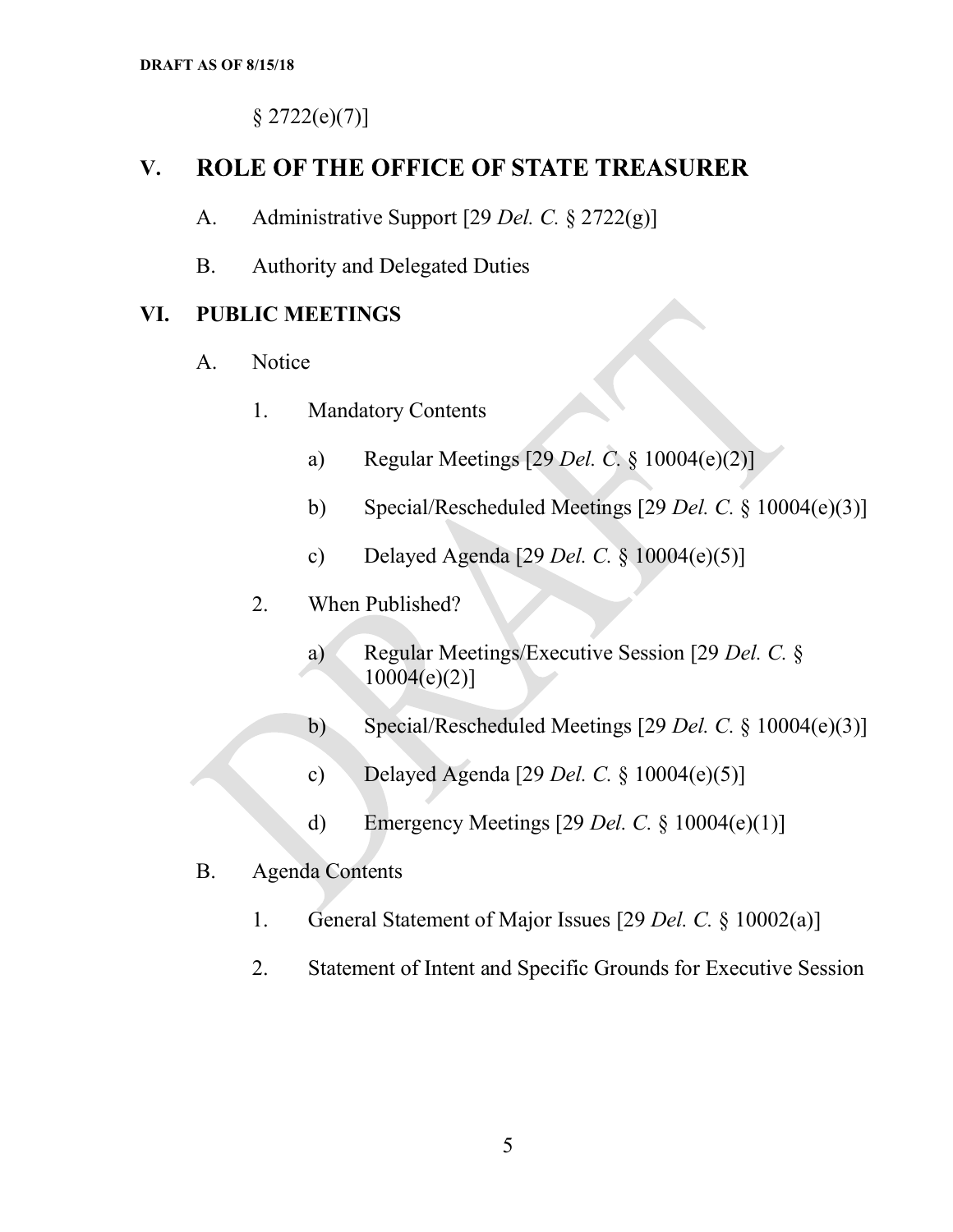$[29$  *Del. C.* § 10002(a)]

- C. Rules of Order
- D. All Votes in Public Session [29 Del. C. § 10004(c)]
- E. Executive Session
	- 1. Investment Strategy/Negotiations [29 Del. C. § 2722(c)(5)]
	- 2. Other Exemptions [29 Del. C. § 10004(b)]
- F. Minutes [29 Del. C. § 10004(b)]
- G. Public Records/Archives
	- 1. FOIA Coordinator [29 Del. C. § 10003(g)]
	- 2. Retention of Records [29 Del. C., ch. 5; Archives Policies]

#### VII. BOARD POLICIES/RULES AND REGULATIONS

- A. Code of Conduct [29 Del. C., Ch. 58; DPERS Policy]
	- 1. Conflicts of Interest
	- 2. Improper Use of Position
	- 3. Confidentiality
	- 4. Fraud Prevention
- B. Indemnification Procedures
- C. Meeting Rules and Procedures [Robert's Rules of Order (Modified)]
- D. Documentation of Fiduciary Decisions
- E. Vendor Management
	- 1. Procurement/Sourcing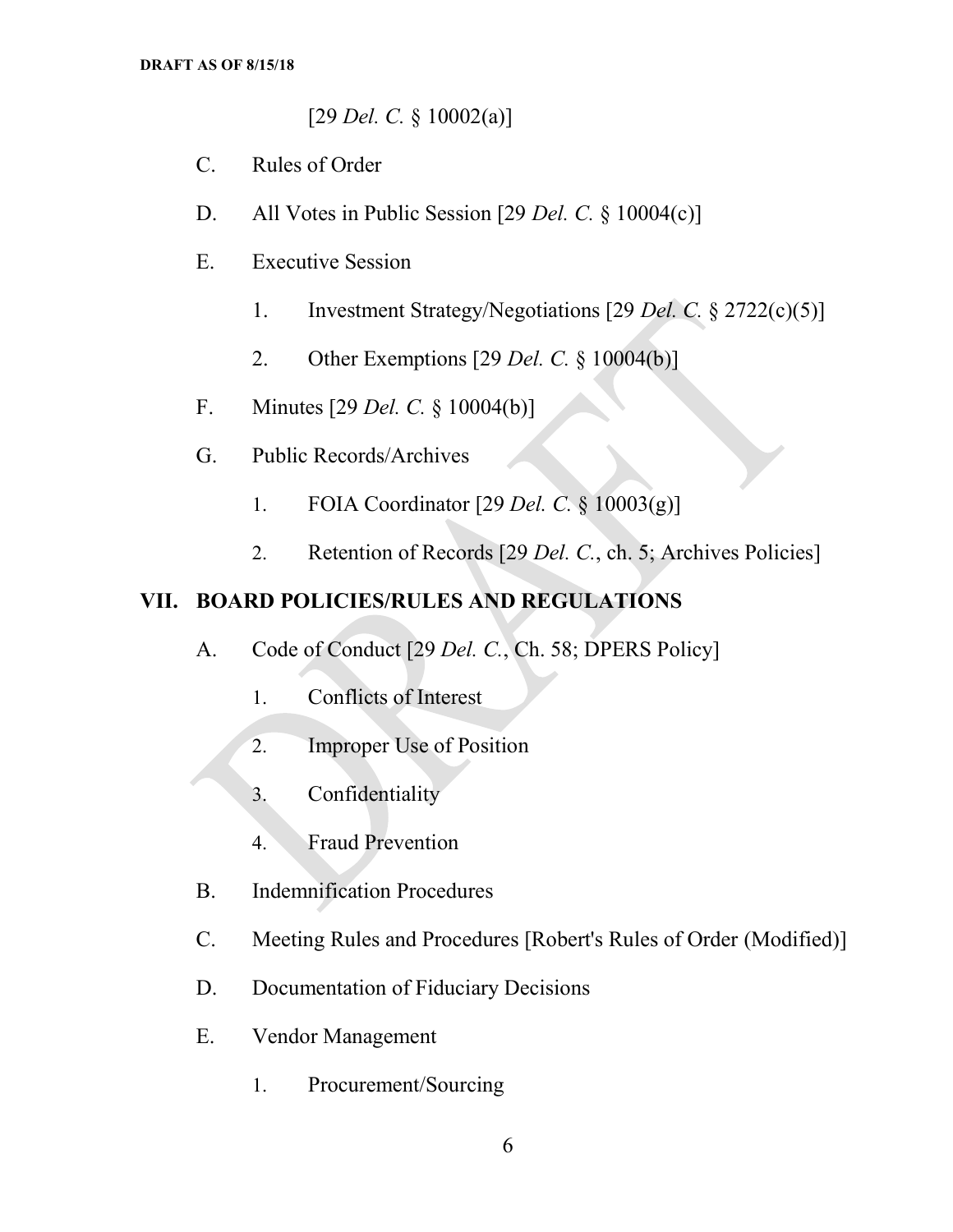#### DRAFT AS OF 8/15/18

- 2. Contract Negotiation
- 3. Relationship Management
- 4. Performance Evaluation
- 5. Risk Management
	- a) Disaster Recovery
	- b) Business Continuity
- F. Operational Procedures
	- 1. Internal (OST Procedures)
	- 2. External (Vendor Manuals)
- G. Investment Policy Statements
	- $1<sub>1</sub>$ Deferred Compensation Plans
	- 529 College Investment Plan  $2.$
	- $3<sup>1</sup>$ 529A ABLE Plan
- H. Budget
- I. Allocation and Payment of Plan Expenses
- J. Audits
- K. Proxy Voting
- L. Cybersecurity
- M. Compensation [29 Del. C. § 2722(f)(2)]
- N. Communications
	- 1. Use of State Email for Public Business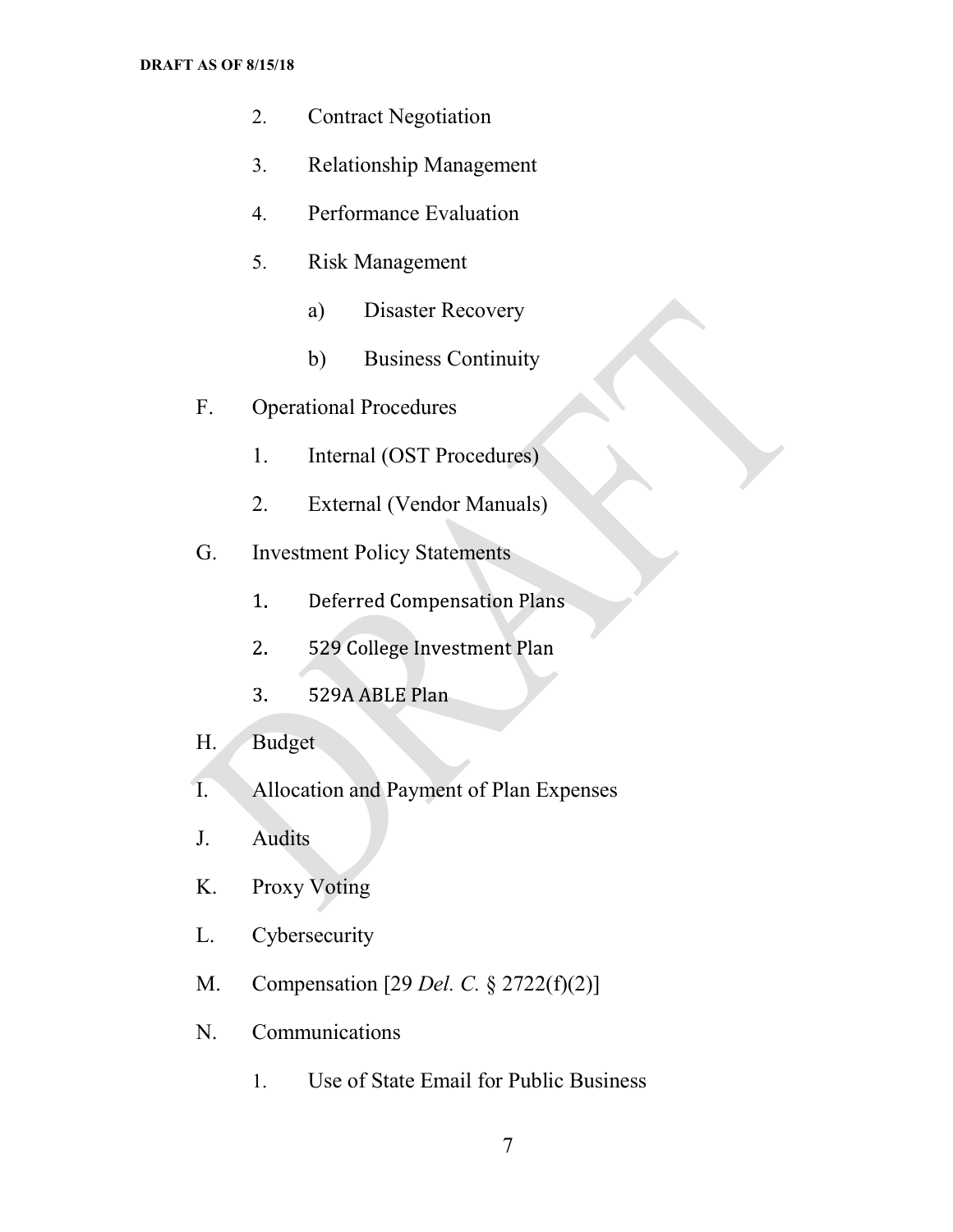- 2. Communication Outside of Meetings [See 2009 WI Retirement Plan Communications Policy]
- 3. Communication With Participants [See 2009 WI Retirement Plan Communications Policy]
- 4. Communication With Vendors [See 2009 WI Retirement Plan Communications Policy]
- 5. Communication With Press [See 2009 WI Retirement Plan Communications Policy]
- O. Education and Training
	- 1. Annual Training
	- 2. Subject Matters
		- a) Fiduciary Obligations
		- b) Code of Conduct
		- c) FOIA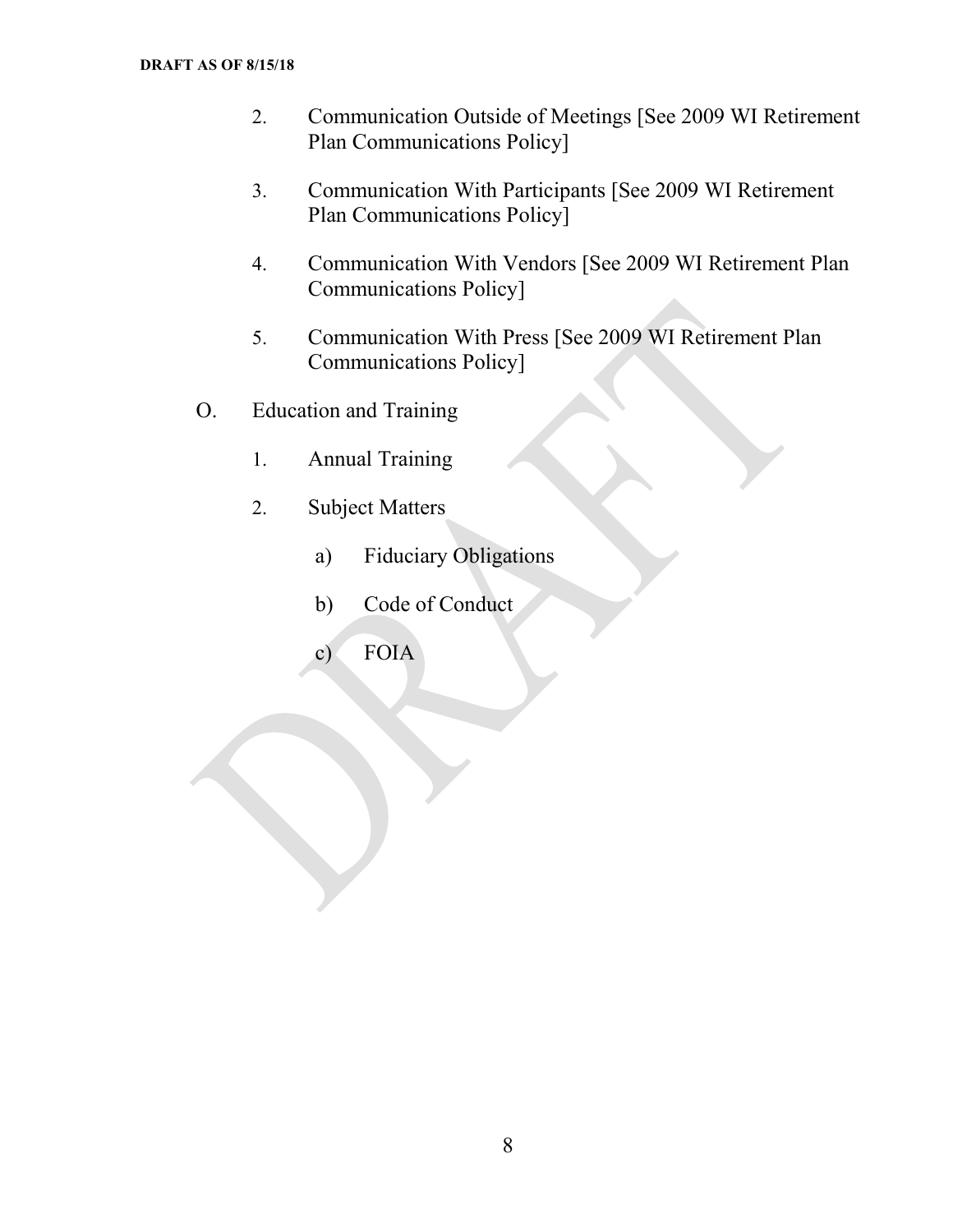# PLANS MANAGEMENT BOARD POLICY [  $\Box$ ]

# Exhibit 2

## ALLOCATION AND PAYMENT OF PLAN **EXPENSES**

# PURPOSE

This policy governs the use of State administrative fees ("Fees") collected from participants in the plans (the "Plans") overseen by the Plans Management Board (the . Fees shall not be disbursed except in accordance with this policy.

# **POLICY**

Unless otherwise directed by the Board, the Office of the State Treasurer ("OST") shall have authority to disburse Fees to pay Plan expenses in accordance with the general approval requirements and attribution and allocation rules set forth in Sections A and B below. All decisions shall be documented in writing, and such documents shall be retained, in accordance with the requirements of Section C below.

# A. General Approval Requirements

Prior to the disbursement of any Fees, OST staff shall ensure that the following general requirements are satisfied:

- 1. Permissible under Applicable Laws and Regulations. No Fees shall be used to pay Plan expenses if such disbursement would be prohibited by applicable laws or regulations.
- 2. Permitted by Plan. No Fees shall be used to pay Plan expenses unless (a) expressly authorized by the applicable Plan document, or (b) the Plan document is silent regarding the payment of administrative expenses.
- 3. Direct Expenses. No Fees shall be used to pay Plan expenses unless such expenses are direct expenses of the Plan. For purposes of this requirement, an expense shall be a "direct" expense if it would not have been incurred "but for" the existence of the  $Plan(s)$ . Reasonable auditrelated fees payable to the Auditor of Accounts pursuant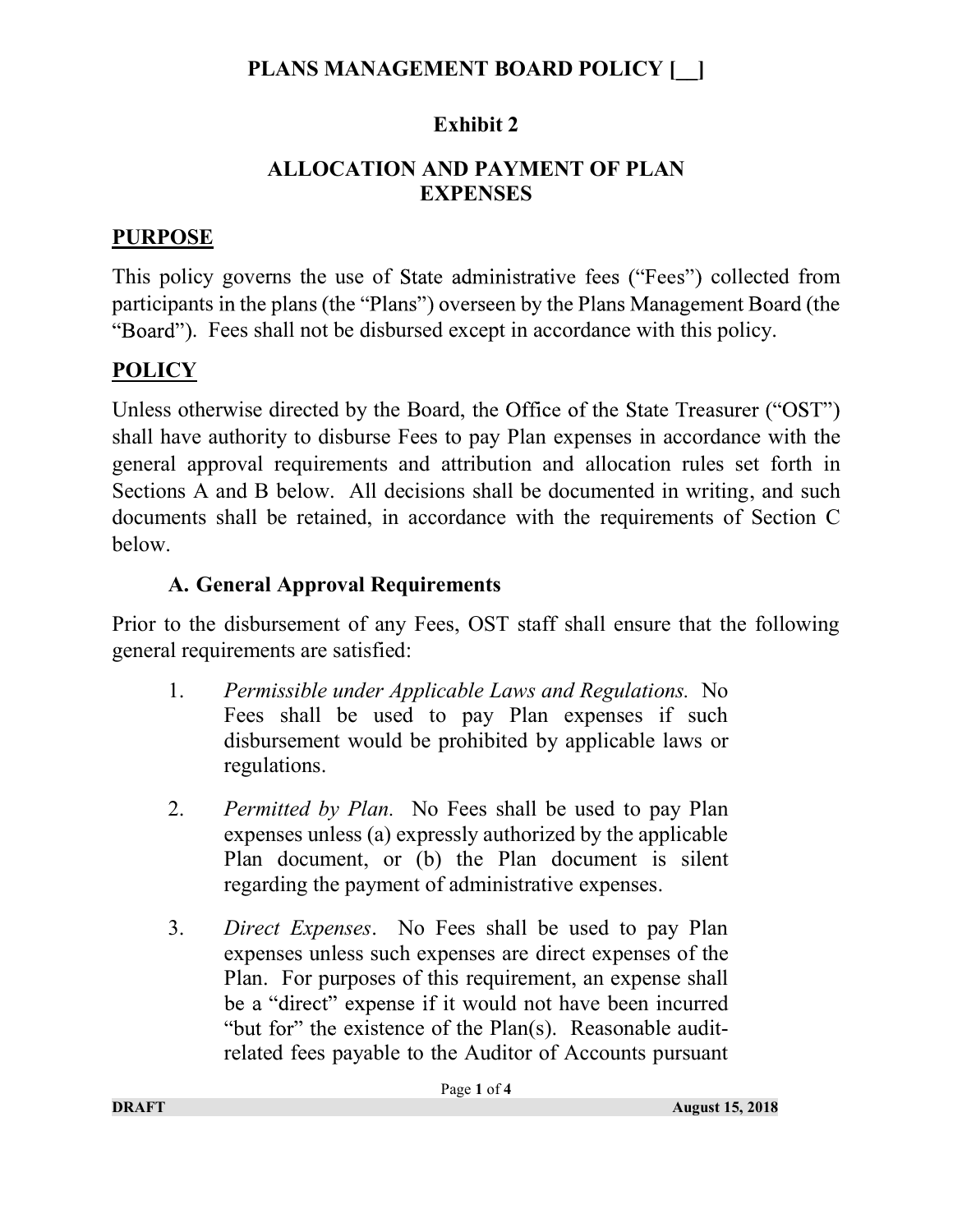# PLANS MANAGEMENT BOARD POLICY [  $\vert$  ]

to 29 Del. C.  $\frac{2722(e)}{7}$  shall be direct expenses under this policy. If necessary, OST should consult outside counsel and/or relevant guidance when interpreting this requirement.

- 4. Reasonable Expenses. No Fees shall be used to pay Plan expenses unless such expenses are reasonable. No Plan expense shall be deemed "reasonable" unless it is reasonable in amount after considering all relevant facts and circumstances. In addition, except as provided in the immediately following sentence, no Plan expense shall be deemed "reasonable" if it was incurred in the performance of settlor functions, expenses for which the State, as the Plan sponsor, should reasonably be expected to bear the cost in the normal course of its business operations. For purposes of this policy, expenses incurred in connection with the marketing of the State's college investment Plan are "reasonable" if (a) in consultation with outside counsel if deemed necessary, it is determined that such activities do not constitute settlor functions, and (b) such expenses otherwise meet the requirements of this Subsection A.5. OST should consult outside counsel and/or relevant guidance pertaining to "settlor functions" when interpreting this requirement.
- 5. Adherence to Budget. Absent Board approval, OST shall not disburse Fees in excess of the line-item amounts set forth in the annual budget approved by the Board.

# B. Attribution and Allocation Rules

In addition to the foregoing approval requirements, prior to the disbursement of any Fees, OST staff shall ensure that Plan expenses are attributed and/or allocated to the appropriate Plan. In making such determinations, OST staff shall adhere to the following rules:

1. Attribution. Plan expenses should be attributed to the Plan that incurs the expenses. No Plan should pay for administrative expenses directly incurred by or otherwise attributable to another Plan.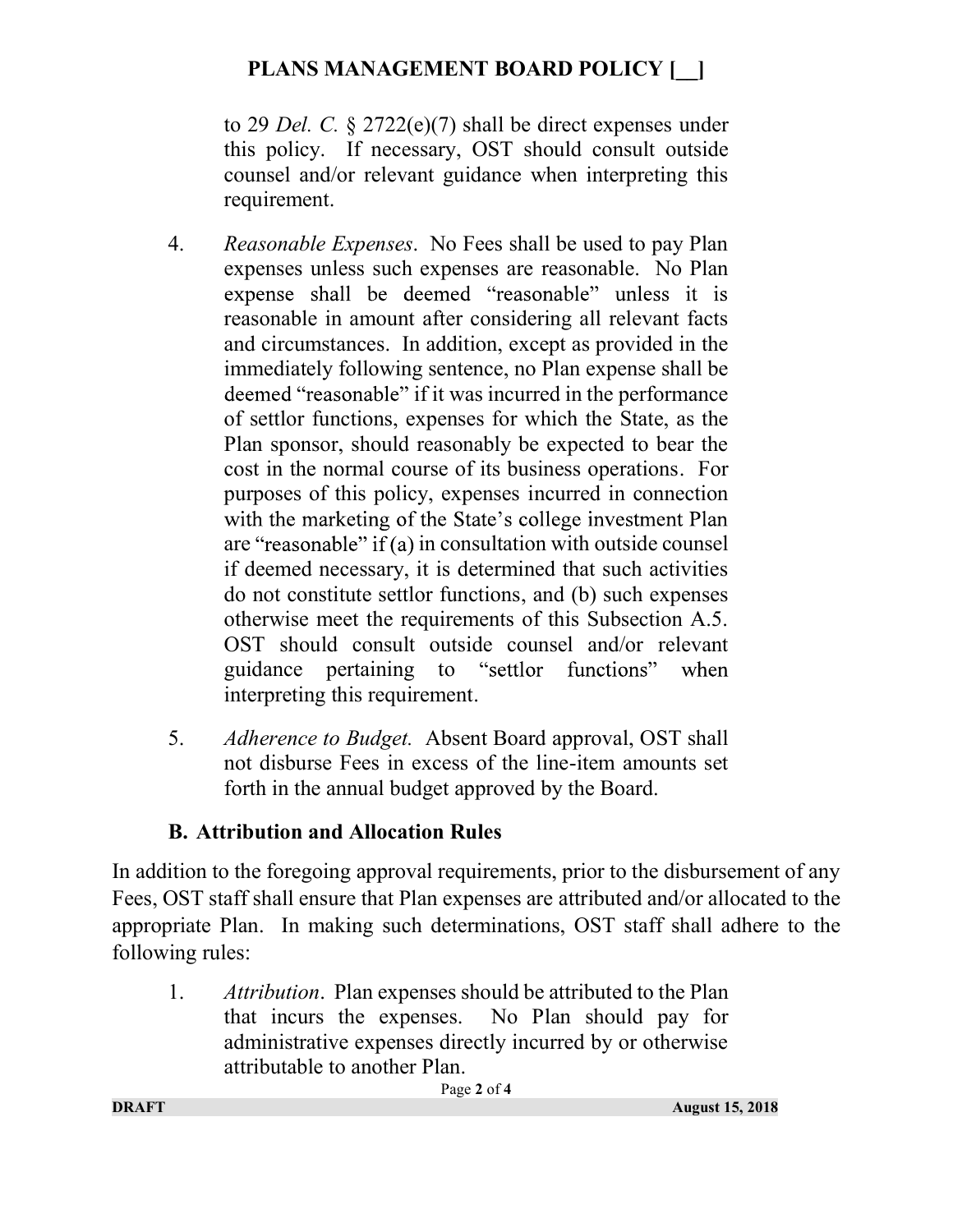## PLANS MANAGEMENT BOARD POLICY [  $\Box$ ]

- 2. *Allocation*, *Generally*. Where Plan expenses are attributable to more than one Plan, the expenses should be allocated across appropriate Plans using the methodologies listed below, if applicable, or another reasonable allocation method approved by outside counsel.
- 3. Sub-Allocation of 403(b) Expenses. Expenses properly attributed to the 403(b) Plan should not be paid with Fees collected from participants in a group contract by the current Plan provider, Voya Institutional Trust Company, or its affiliates, from and after September 2016 if such expenses were incurred in connection with services that were not for the general benefit of 403(b) participants, but rather exclusively benefitted either (a) participants with individual contracts issued by a vendor authorized under the 403(b) Plan between January 2009 and September  $2016$  (often referred to as the "legacy" accounts), or (b) individuals with individual contracts issued by a vendor prior to January 2009 (often referred to as the "orphan" accounts).
- 4. Allocation of OST Staff Expenses. Expenses for salaries and benefits for OST staff who support the Plans (other than the ABLE plan) full time may be allocated pro rata across such Plans based on asset values and consistent with the recommendations of outside counsel. OST shall on an annual basis, or whenever circumstances indicate that a reasonableness assessment would be appropriate (e.g., a change in job responsibilities), test the reasonableness of the asset-based allocation method and determine whether a different methodology (e.g., allocation based on employee time) should be utilized.
- 5. Rules for Attorneys Fees and Expenses. Outside counsel who support the Plans must bill each Plan separately. Where attorney time is spent or expenses are incurred across multiple Plans, outside counsel should allocate time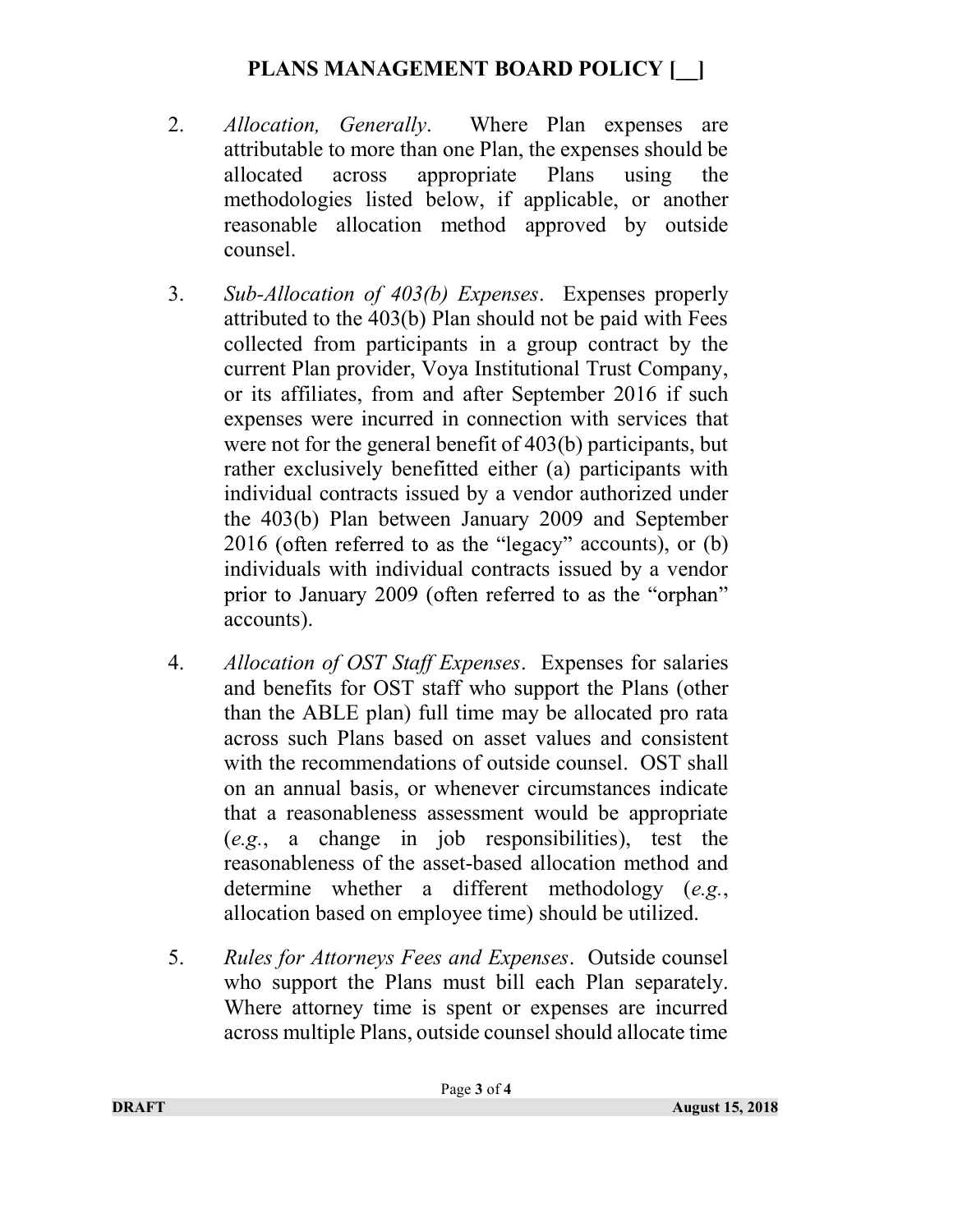# PLANS MANAGEMENT BOARD POLICY [  $\Box$ ]

and expenses equally among such Plans to the fullest extent possible unless doing so would be unreasonable.

#### C. Documentation and Retention

In addition to the foregoing approval requirements, prior to the disbursement of any Fees, OST staff shall ensure that all decisions relating to Fees required under this policy, including outside counsel advice, are documented in writing. All such documents shall be maintained by OST in accordance with a retention schedule approved by the Board.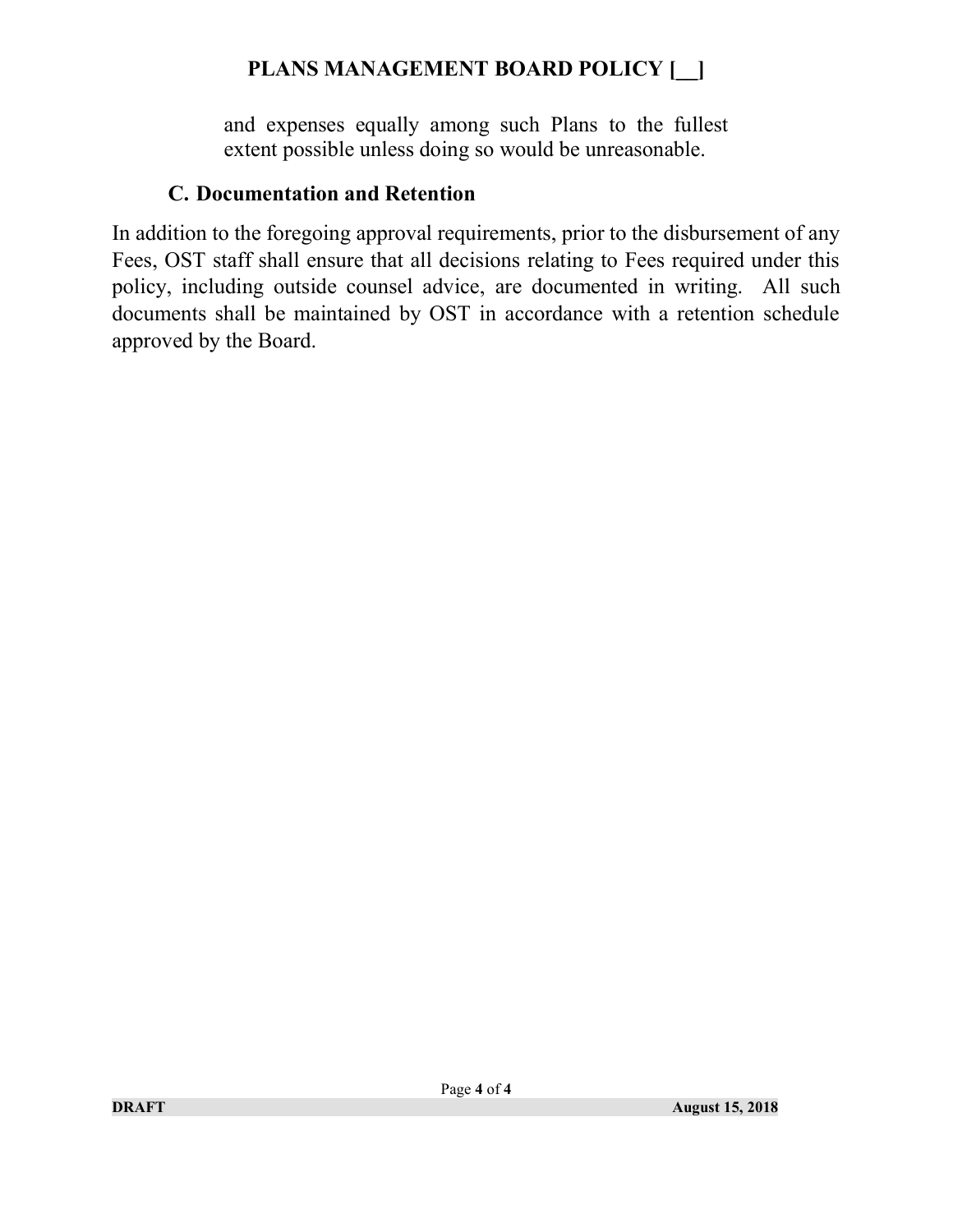#### Exhibit 3

#### MEMORANDUM OF UNDERSTANDING BETWEEN AND AMONG THE OFFICE OF AUDITOR OF ACCOUNTS AND THE PLANS MANAGEMENT BOARD AND THE OFFICE OF THE STATE TREASURER

WHEREAS, pursuant to 29 Del. C.  $\S$  2722, the Plans Management Board (the "Board") is the State of Delaware (the "State") agency responsible for the oversight and administration of the State's deferred compensation programs under 26 U.S.C.  $\S$ § 457(b), 401(a), and 403(b), and the State's qualified tuition program under 26 U.S.C.  $\S$  529 (collectively, the "Plans");

WHEREAS, pursuant to 29 Del. C. § 2722(e)(7), the Board is required to (a) arrange for an annual financial audit of each Plan; (b) enter into a memorandum of understanding with the Office of the State Auditor of Accounts ("AOA") regarding each such audit; and (c) approve payment for such audit.

**WHEREAS**, pursuant to 29 Del. C.  $\S$  2722, the Office of the State Treasurer ("OST") is required to and does provide administrative support for the Board;

WHEREAS, AOA, the Board and OST are referred to collectively herein as the "Parties"; **WHEREAS**, the AOA, pursuant to 29 Del. C.  $\S$  2906(c), has sole responsibility for the arrangements under which the postaudits of State agencies are conducted, and for the selection of certified public accounting firms who shall perform the postaudits;

WHEREAS, AOA has, through a professional services procurement process in accordance with 29 Del. C. ch. 69, selected a certified public accounting firm (the "Contractor") to perform the annual postaudits for each Plan (the "Engagement");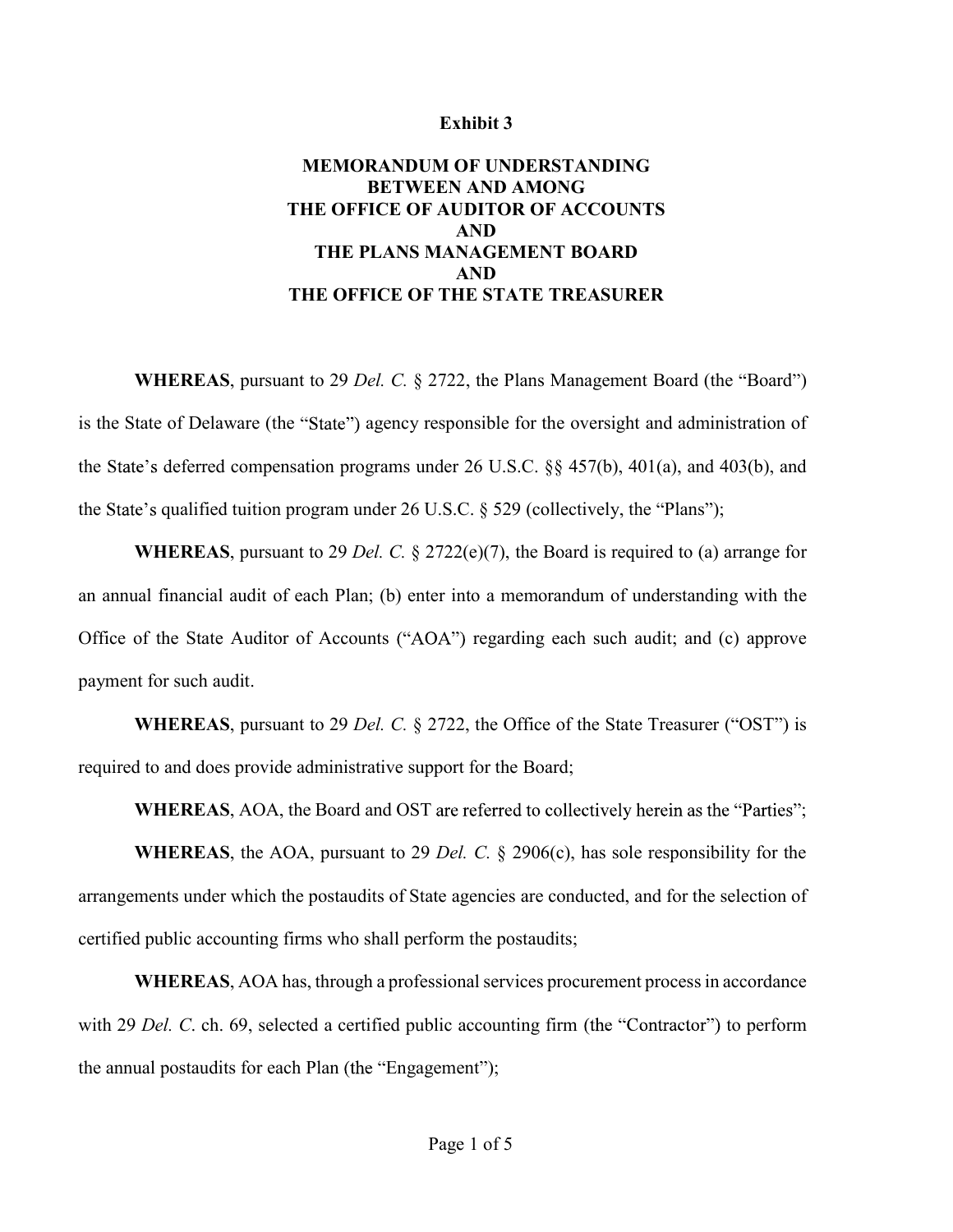WHEREAS, AOA has entered into a professional services agreement, Contract 18-CPA-02 (the "Contract"), with the Contractor regarding the Engagement;

WHEREAS, the Contract was awarded for a two-year term and may be extended by AOA as provided in the Contract and this Memorandum of Understanding (the "MOU"); and

WHEREAS, AOA, the Board and OST agree that the MOU is intended to document their mutual understanding and agreement regarding payment of all Contract-related fees and other matters related to the Engagement, as specified herein, and is entered into as of the date executed by the Parties. IEREAS, the Contract was awarded for a two-year term and may be extended by AOA<br>
in the Contract and this Memorandum of Understanding (the "MOU"); and<br>
IEREAS, AOA, the Board and OST agree that the MOU is intended to docum

NOW THEREFORE, pursuant to the foregoing, the Parties hereto agree to the following:

- 1. All information, data, reports, and records, as are necessary for carrying out the Engagement, shall be furnished to the Contractor without charge by OST, and OST
- 2. During the course of the Engagement, and prior to the completion thereof, AOA shall notify in writing and consult with OST concerning any proposed extension of or addendum or revision to the Contract, including but not limited to the exercise of any optional term or changes in the scope of the Engagement that may affect Contractrelated fees or other material terms.
- 3. Within 10 business days of such notice, OST may provide written comments to AOA regarding the proposed extension, addendum or revision. AOA will consider OST comments and notify OST in writing of any extension of the Contract, or any changes made to the Contract that may affect Contract-related fees or other material terms.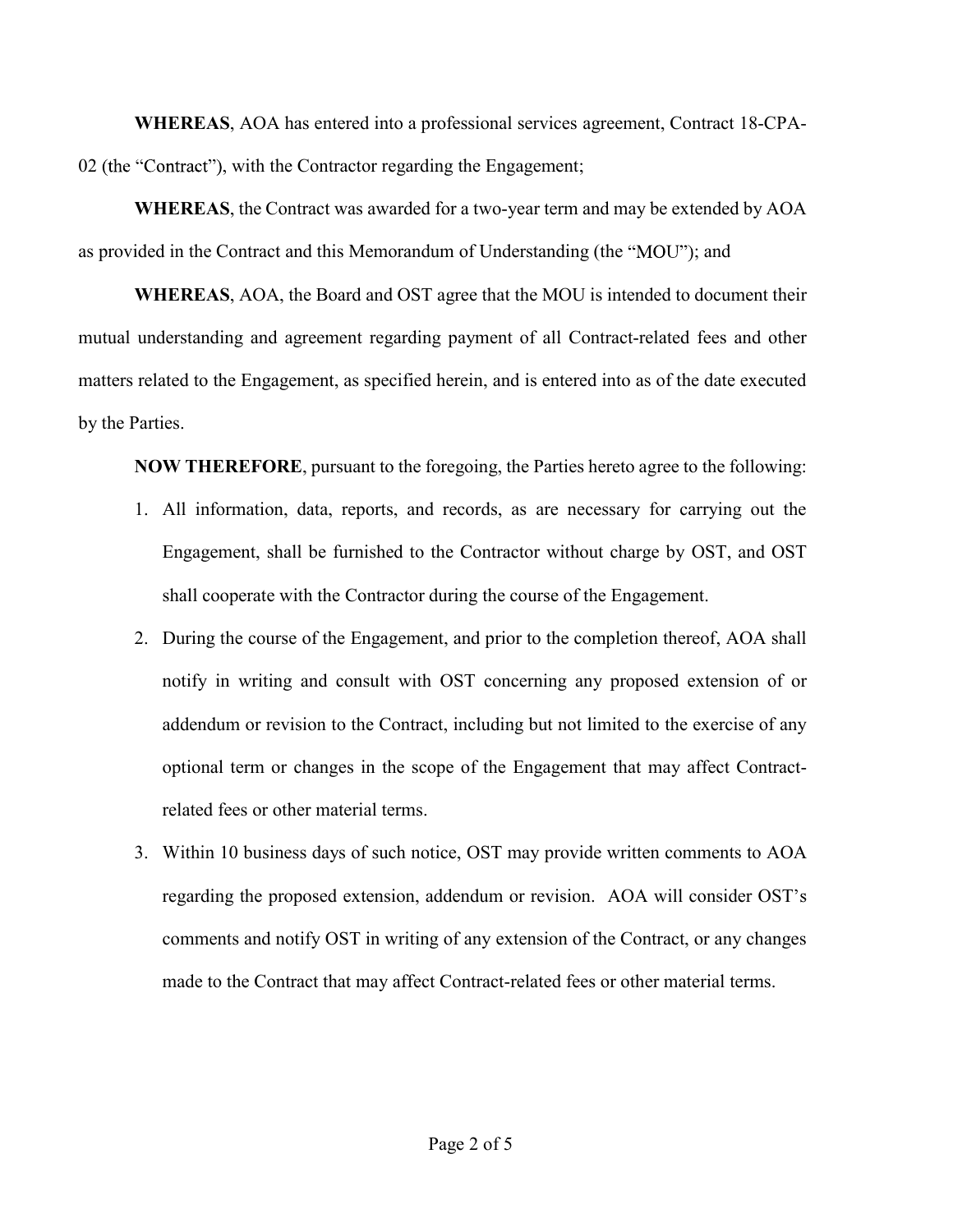- 4. OST and the Board acknowledge AOA's statutory authority under 29 Del. C. § 2906(c) and agree that neither OST nor the Board will not enter into any side agreement or arrangement with the Contractor that would create a conflict of interest.
- 5. AOA acknowledges the Board's statutory authority under 29 Del. C.  $\S 2722(e)(7)$  to arrange and approve the payment for an annual financial audit of the Plan.
- 6. AOA shall be solely responsible for finalizing and publicly issuing a report relating to the annual financial audit.
- 7. In the first quarter of each calendar year during the term of this MOU, the Board shall approve an annual budget for the Plan that includes a line item for the payment of all annual audit-related fees and expenses, including reasonable estimates for all AOA and Contractor fees and expenses incurred or expected to be incurred each calendar year. OST shall pay the Contractor any fees and expenses due and owing under the Contract, subject to OST's right to review and approve such fees and expenses in accordance with this MOU.
- 8. AOA shall promptly review and tentatively approve all invoices submitted by the Contractor. AOA shall promptly send all tentatively approved fees to OST for review and approval. OST will approve and promptly pay all undisputed charges in accordance with the budget. OST may directly address with the Contractor any disputed fees or expenses. OST and the Contractor may resolve any such disputes, and OST may pay all agreed-upon fees or expenses in accordance with the budget. Absent Board approval, OST shall not pay any fees or expenses that exceed the amount provided in the annual budget.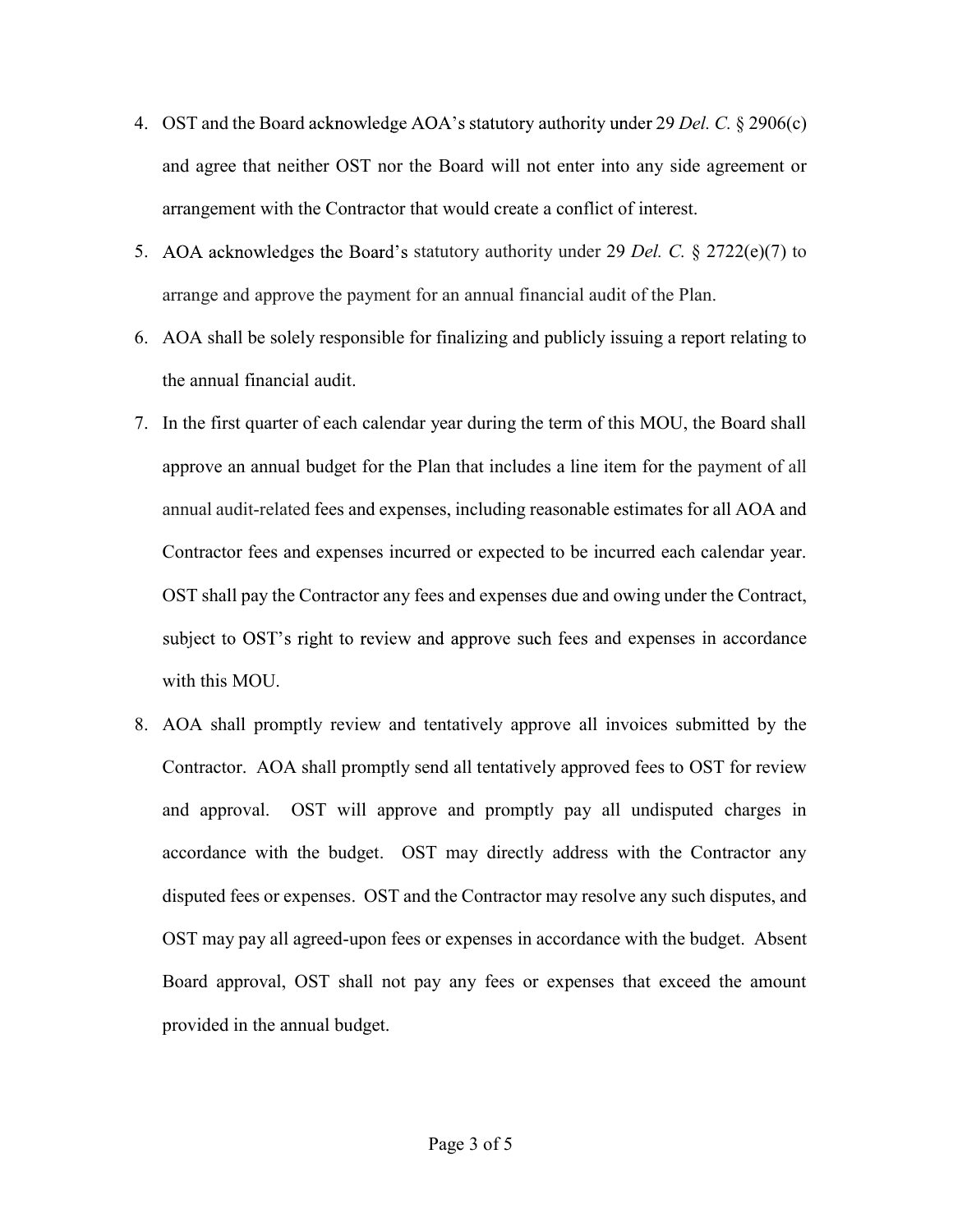- 9. If the Contractor informs AOA of a potential cost overrun, AOA will immediately notify OST.
- 10. In the event a subpoena, other legal process, or a Freedom of Information Act request seeking access to or copies of work papers or any other documents related to the Engagement is received by AOA, AOA shall respond in accordance with law following consultation with its assigned Deputy Attorney General. Unless prohibited by law, AOA shall immediately notify OST of its receipt of any such request for access to confidential or potentially confidential documents relating to the Engagement.
- 11. OST and the Board agree to allow OST's employees to respond to audit inquiries and inform AOA and the Contractor of any significant facts regarding matters of internal controls, fraud, waste, abuse, or illegal acts. Any information obtained as a part of this Engagement will be processed in accordance with applicable audit and investigative standards.
- 12. All notices and communications between the parties regarding any aspect of this MOU should be directed to the following individuals in writing:

| To OST or the Board: |                                  | To AOA:                       |
|----------------------|----------------------------------|-------------------------------|
| Name:                | John Meyer                       | R. Thomas Wagner, Jr.         |
| Title:               | Director, Contributions and Plan | <b>State Auditor</b>          |
|                      | Management                       |                               |
| Agency:              | Office of the State Treasurer    | Office of Auditor of Accounts |
| Address:             | 820 Silver Lake Blvd, Suite 100  | 401 Federal Street, Suite 1   |
|                      | Dover, DE 19904                  | Dover, DE 19901               |
| Email:               | john.meyer@state.de.us           | R.Thomas.Wagner@state.de.us   |
| Telephone:           | 302-672-6705                     | 302-739-5055                  |

13. This MOU may be amended only by written agreement of the Parties.